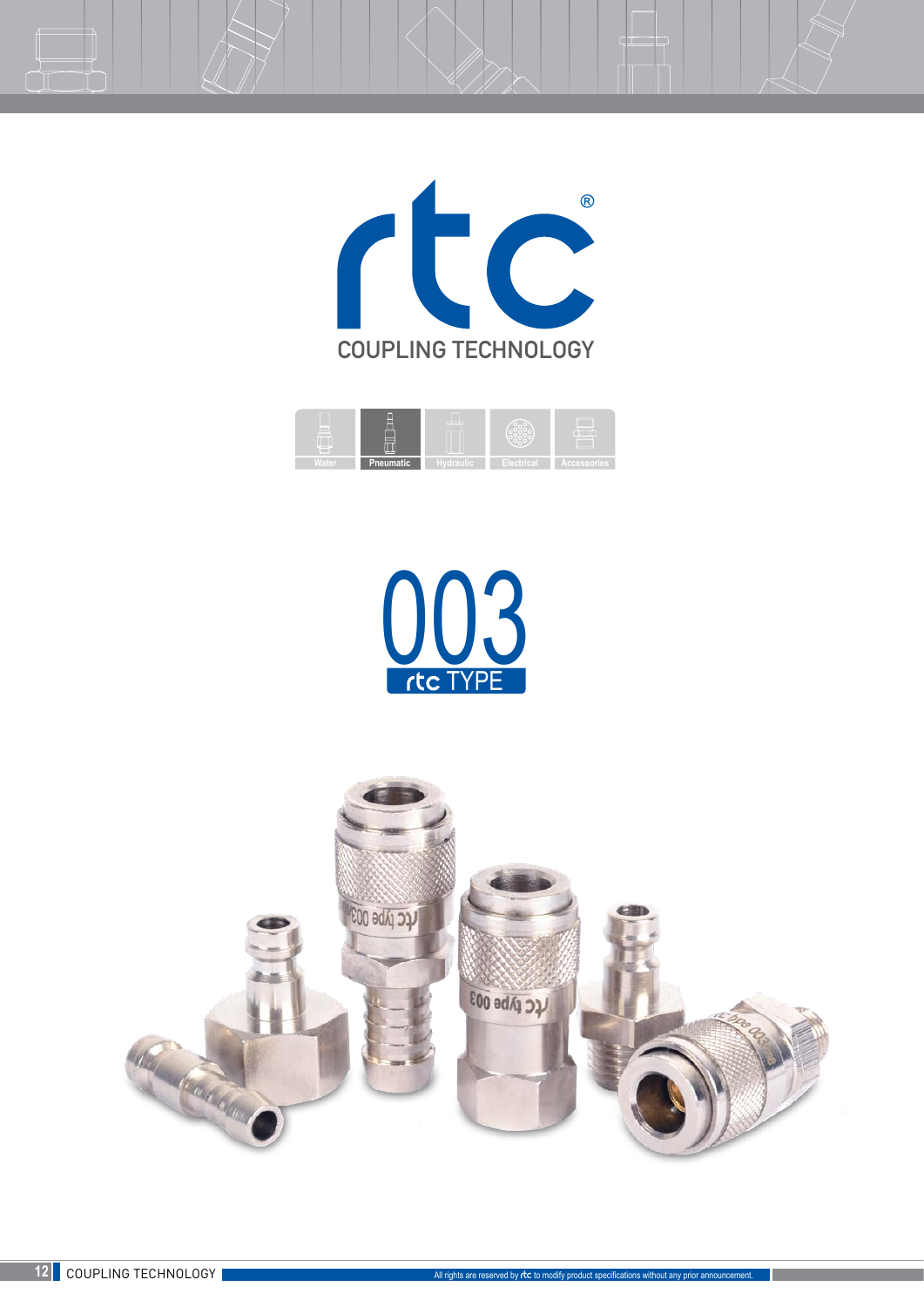

### **DN 5 mm Pneumatic Coupling TYPE 013**

### Compatibility - Kompatibilität rtc 021

### Temperature Range - Temperaturbereich

Nitrile (N)  $-20^{\circ}$ C + 100°C (- 4°F + 212°F) FPM (V)  $-20^{\circ}$ C + 180°C (-4°F + 356°F)

Working Pressure - Betriebsdruck 35 Bar (510 PSI)

Flow size - Nennweite rtc type 003 5 mm

Material of Standard version / Material für die Standardversion<br>Socket body - Brass with nickel plated -Brass with nickel plated -<br>Messing vernickelt

## Kupplungsgrundkörper Sleeve - Brass with nickel plated -<br>Hülse Messing vernickelt Hülse<br>
Springs - Federn<br>
Stainless Steel - Edern Seals - Dichtung

Springs - Federn Stainless Steel - Edelstahl<br>Balls - Kugeln Stainless Steel - Edelstahl Stainless Steel - Edelstahl<br>Nitrile (N)

Plug - Brass with nickel plated -<br>Nippel Communication of Messing vernickelt Messing vernickelt

↷

### Technical Specifications and Advantages

- High performance valve with increased flow

- rate and minimised pressure loss.
- Advantage of one hand operation.
- Corrosion resistant.

### Technische Daten und Vorteile

- Ventil mit hohem Druchfluss und geringem Druckverlust.

- Vorteil durch Einhandbedienung.
- Korrosionssbeständig.



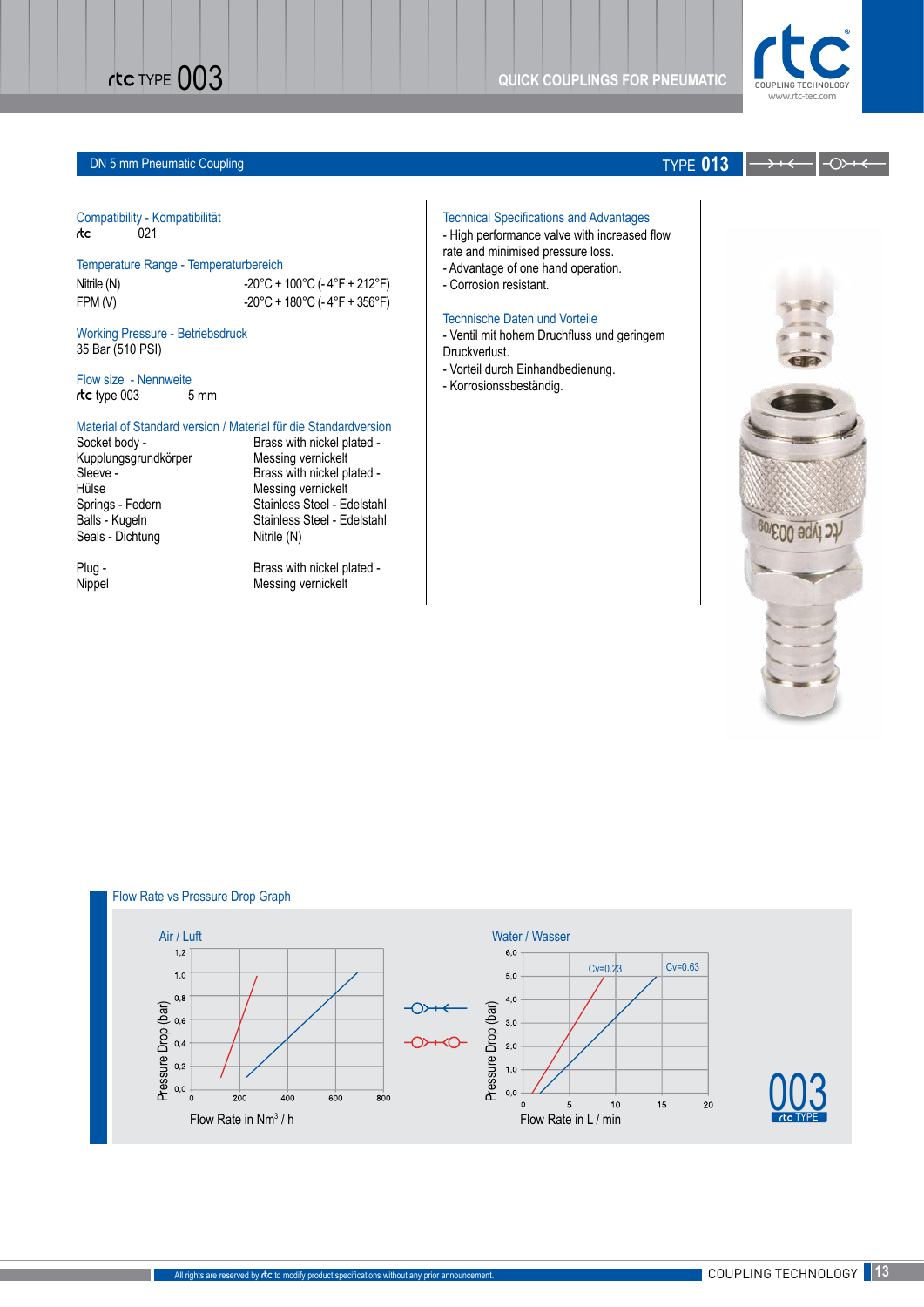

| <b>TYPE 003</b><br>rtc                                      | Male thread socket / Kupplung mit Aussengewinde |                                        |                                            |                |     |    | $\rightarrow$ |
|-------------------------------------------------------------|-------------------------------------------------|----------------------------------------|--------------------------------------------|----------------|-----|----|---------------|
| Socket / Kupplung                                           | Size / Größe                                    | Order No / Bestellnr.<br>$\rightarrow$ | Order No / Bestellnr.<br>$\longrightarrow$ | Ød             | Ød1 |    | HEX.          |
|                                                             |                                                 | 003 SMO 10                             | 003 SMF 10                                 | <b>BSP 1/8</b> | 18  | 36 | 16            |
|                                                             | 05                                              | 003 SMO 13                             | 003 SMF 13                                 | <b>BSP 1/4</b> | 18  | 36 | 16            |
|                                                             |                                                 | 003 SMO 17                             | 003 SMF 17                                 | <b>BSP 3/8</b> | 18  | 36 | 19            |
| N.<br>$\overline{\phantom{0}}$<br>CC<br>8<br>$\overline{8}$ |                                                 |                                        |                                            |                |     |    |               |

| rtc <sub>1</sub> | <b>TYPE 003</b>           | Female thread socket / Kupplung mit Innengewinde |                                        |                                            |    |     | $\leftrightarrow$ |      |  |  |
|------------------|---------------------------|--------------------------------------------------|----------------------------------------|--------------------------------------------|----|-----|-------------------|------|--|--|
|                  | Socket / Kupplung         | Size / Größe                                     | Order No / Bestellnr.<br>$\rightarrow$ | Order No / Bestellnr.<br>$\longrightarrow$ | Ød | Ød1 |                   | HEX. |  |  |
| ----             |                           | 003 SFO 10                                       | 003 SFF 10                             | <b>BSP 1/8</b>                             | 18 | 36  | 16                |      |  |  |
|                  | 05                        | 003 SFO 13                                       | 003 SFF 13                             | <b>BSP 1/4</b>                             | 18 | 36  | 16                |      |  |  |
|                  |                           | 003 SFO 17                                       | 003 SFF 17                             | <b>BSP 3/8</b>                             | 18 | 38  | 19                |      |  |  |
|                  | Ød1<br>త్తి<br>$\delta$ d |                                                  |                                        |                                            |    |     |                   |      |  |  |

|     | ę<br>$\overline{8}$<br>g           |              |                                        |                                                                           |                 |     |                              |      |
|-----|------------------------------------|--------------|----------------------------------------|---------------------------------------------------------------------------|-----------------|-----|------------------------------|------|
| rtc | TYPE 003                           |              |                                        | Female thread socket / Kupplung mit Innengewinde                          |                 |     | $\rightarrow +$              | ⊸∩≻  |
|     | Socket / Kupplung                  | Size / Größe | Order No / Bestellnr.<br>$\rightarrow$ | Order No / Bestellnr.<br>$\longrightarrow$                                | Ød              | Ød1 |                              | HEX. |
|     |                                    |              | 003 SFO 10                             | 003 SFF 10                                                                | <b>BSP 1/8</b>  | 18  | 36                           | 16   |
|     |                                    | 05           | 003 SFO 13                             | 003 SFF 13                                                                | <b>BSP 1/4</b>  | 18  | 36                           | 16   |
|     | $z = -z$                           |              | 003 SFO 17                             | 003 SFF 17                                                                | <b>BSP 3/8</b>  | 18  | 38                           | 19   |
|     | Ød1<br>ඳී<br>ød<br>----            |              |                                        |                                                                           |                 |     |                              |      |
|     | <b>TYPE 003</b>                    |              |                                        | Standard hose tail socket / Kupplung mit gerader Standard - Schlauchtülle |                 |     | $\rightarrow$ + $\leftarrow$ | ⊸≫   |
|     | Socket / Kupplung                  | Size / Größe | Order No / Bestellnr.<br>$\rightarrow$ | Order No / Bestellnr.<br>$\longrightarrow$                                | Ød              | Ød1 |                              | L1   |
|     |                                    |              | 003 SHO 04                             | 003 SHF 04                                                                | $4 \text{ mm}$  | 18  | 47                           | 19   |
|     | L <sub>1</sub>                     | 05           | 003 SHO 06                             | 003 SHF 06                                                                | 6 mm            | 18  | 47                           | 19   |
|     |                                    |              | 003 SHO 08                             | 003 SHF 08                                                                | $8 \text{ mm}$  | 18  | 47                           | 19   |
|     |                                    |              | 003 SHO 10                             | 003 SHF 10                                                                | $10 \text{ mm}$ | 18  | 47                           | 19   |
|     | $\overline{\mathcal{O}}$<br>G<br>g |              |                                        |                                                                           |                 |     |                              |      |

| <b>TYPE 002</b>                                                                                                                                                                                                                                    | Plastic Hose Connection With Spring Guard / Knickschutzfeder |                                        |                                            |          |                 |                 | $\rightarrow$ |
|----------------------------------------------------------------------------------------------------------------------------------------------------------------------------------------------------------------------------------------------------|--------------------------------------------------------------|----------------------------------------|--------------------------------------------|----------|-----------------|-----------------|---------------|
| Sockets / Kupplungen                                                                                                                                                                                                                               | Size / Größe                                                 | Order No / Bestellnr.<br>$\rightarrow$ | Order No / Bestellnr.<br>$\longrightarrow$ | Ød       | Ød <sup>-</sup> | Ød <sub>2</sub> |               |
| ▩                                                                                                                                                                                                                                                  | 05                                                           | 003 SVOG 0406                          | 003 SVFG 0406                              | $4x6$ mm | M10x1           | 18              | 90            |
|                                                                                                                                                                                                                                                    |                                                              | 003 SVOG 0608                          | 003 SVFG 0608                              | 6x8 mm   | M12x1           | 18              | 100           |
|                                                                                                                                                                                                                                                    |                                                              | 003 SVOG 0810                          | 003 SVFG 0810                              | 8x10 mm  | M14x1           | 18              | 130           |
| e de la construcción de la construcción de la construcción de la construcción de la construcción de la construcción de la construcción de la construcción de la construcción de la construcción de la construcción de la const<br>Ød1<br>දී  <br>ರ |                                                              |                                        |                                            |          |                 |                 |               |

|              | ड                    |                                                                                                                                   |                                        |                                            |                |     |    |    |      |
|--------------|----------------------|-----------------------------------------------------------------------------------------------------------------------------------|----------------------------------------|--------------------------------------------|----------------|-----|----|----|------|
| <b>I</b> rtc | <b>TYPE 003</b>      | Panel Mount Plastic Hose Connection / Schottverschraubung für Kunststoffschlauch<br>$\rightarrow$<br>$\rightarrow$ + $\leftarrow$ |                                        |                                            |                |     |    |    |      |
|              | Sockets / Kupplungen | Size / Größe                                                                                                                      | Order No / Bestellnr.<br>$\rightarrow$ | Order No / Bestellnr.<br>$\longrightarrow$ | Ød             | Ød1 |    |    | HEX. |
|              |                      |                                                                                                                                   | 003 SMOP 10                            | 003 SMFP 10                                | <b>BSP 1/8</b> | 18  | 47 | 19 | 14   |
|              | $1 -$                | 05                                                                                                                                | 003 SMOP 13                            | 003 SMFP 13                                | <b>BSP 1/4</b> | 18  | 49 | 21 | 17   |
|              | 4∰<br>E<br>Ød1<br>ød | 003 SMOP 17                                                                                                                       | 003 SMFP 17                            | <b>BSP 3/8</b>                             | 18             | 51  | 23 | 20 |      |
|              |                      |                                                                                                                                   |                                        |                                            |                |     |    |    |      |

| rtc  <br><b>TYPE 003</b>                                        |              |                                        | Panel Mount Hose Barb / Schottverschraubung für Schlauchanschluss |      |       | $\rightarrow$ + $\leftarrow$ |    | $\rightarrow$   |            |
|-----------------------------------------------------------------|--------------|----------------------------------------|-------------------------------------------------------------------|------|-------|------------------------------|----|-----------------|------------|
| Sockets / Kupplungen                                            | Size / Größe | Order No / Bestellnr.<br>$\rightarrow$ | Order No / Bestellnr.<br>$\longrightarrow$                        | Ød   | Øď    | Ød <sub>2</sub>              |    |                 | <b>HEX</b> |
|                                                                 |              | 003 SHOP 04                            | 003 SHFP 04                                                       | 4 mm | M10x1 | 18                           | 61 | 32 <sup>2</sup> | 14         |
|                                                                 | 05           | 003 SHOP 06                            | 003 SHFP 06                                                       | 6 mm | M12x1 | 18                           | 61 | 32              | 17         |
| (¤∐                                                             |              | 003 SHOP 08                            | 003 SHFP 08                                                       | 8 mm | M12x1 | 18                           | 61 | 32              | 20         |
| Na Kabupatén Kabupatén Kabu<br>Ød2<br>CC<br>$\overline{\omega}$ |              |                                        |                                                                   |      |       |                              |    |                 |            |

Ød

1 Ød